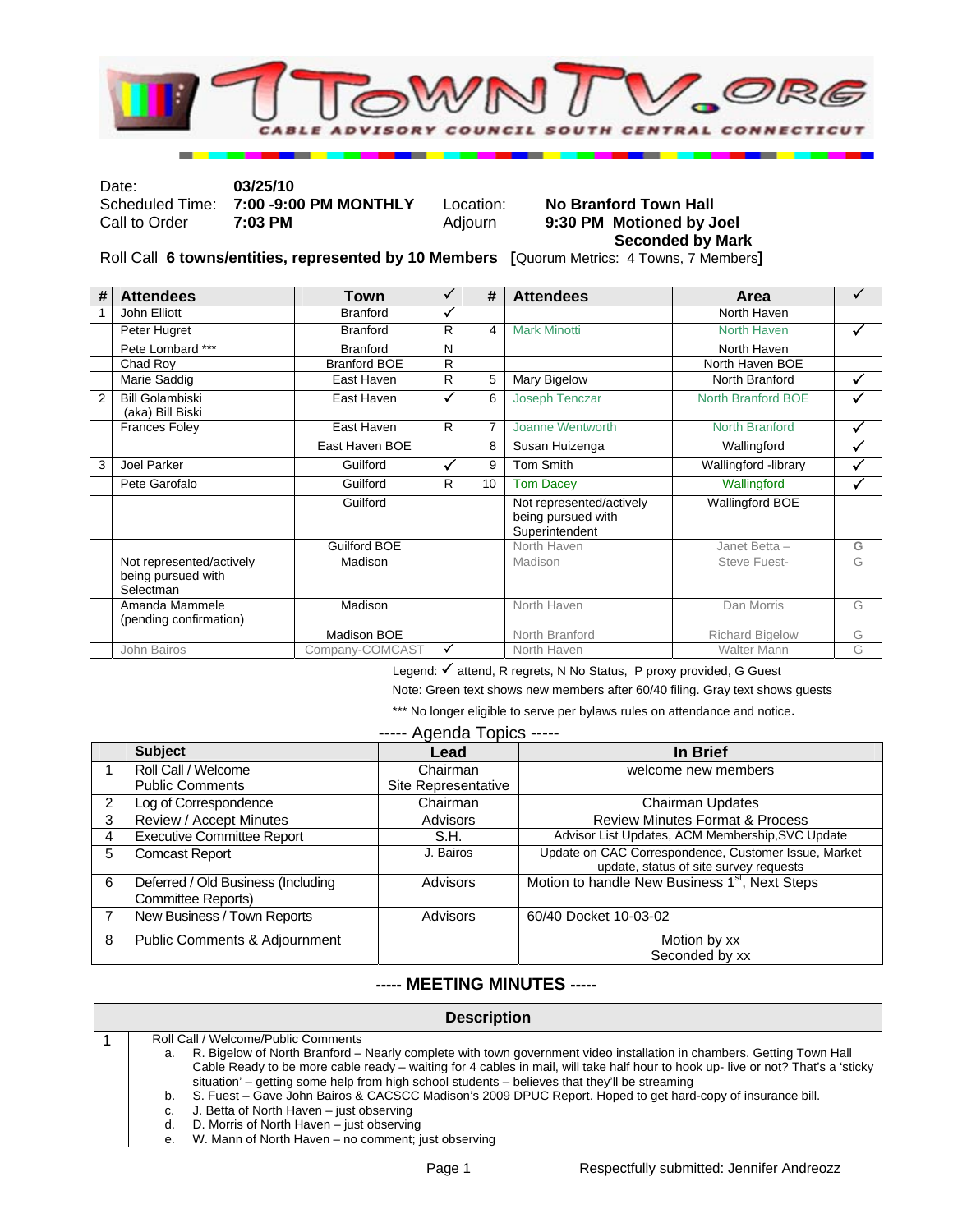

| $\overline{2}$ |      | Log of Correspondence                                                                                                                                                                                                                    |
|----------------|------|------------------------------------------------------------------------------------------------------------------------------------------------------------------------------------------------------------------------------------------|
|                | а. – | Bank Statements - Guilford Bank                                                                                                                                                                                                          |
|                | b.   | Annual Reports received- GCTV, BCTV, NHTV                                                                                                                                                                                                |
|                | с.   | Annual reports still due - Madison, Totoket, WPAA                                                                                                                                                                                        |
|                | d.   | GCTV Update on policies                                                                                                                                                                                                                  |
|                | е.   | Producer Response to GCTV Policy - and CACSCC Reply                                                                                                                                                                                      |
|                | f.   | CACSCC Comments to Energy Technology on Raised Bill 5509 - Repairing PA 07-253                                                                                                                                                           |
|                | g.   | Announcement of DPUC Docket 10-03-02 Modify Access Funding Formulae - initiated by letter from WPAA                                                                                                                                      |
|                |      | regarding cable subscriber payments -copy of WPAA Resolution                                                                                                                                                                             |
|                | h.   | ACM Membership renewal & Conference notices - covers PEG - just expanded to cover some public                                                                                                                                            |
|                |      | festivals in their program - all information available on the ACM website - national conference in Philly, PA in                                                                                                                         |
|                |      | July -                                                                                                                                                                                                                                   |
|                | i.   | Comcast - closure on 2 referred cases.                                                                                                                                                                                                   |
|                | j.   | Comcast change in program & rates                                                                                                                                                                                                        |
|                | k.   | FOI Info for Branford Case                                                                                                                                                                                                               |
|                | L.   | Comcast billing complaint - Branford, CT -                                                                                                                                                                                               |
|                |      | m. M. Minotti - contacted about sports channels - people want to know about TCM incorporated with huge                                                                                                                                   |
|                |      | sports channel & why they have to be charged extra                                                                                                                                                                                       |
|                |      | T. Dacey - Receiving same complains, mostly from seniors - wondering why they are 'forced' to get the                                                                                                                                    |
|                | n.   | sports channels $-$ just want the channels they want to see                                                                                                                                                                              |
|                |      | J. Wentworth – has the same complaint personally, but no community complaints                                                                                                                                                            |
|                | о.   | New appointment letters for 3 new advisors hand delivered tonight for $-$ J.W., M.M., J.T.                                                                                                                                               |
|                | р.   |                                                                                                                                                                                                                                          |
| 3              |      | Minutes: Distribution is via Website. One correction to draft. Minutes posted within a week of meeting, The format is<br>the same every time and includes agenda. The business rules in place -each advisor prints their own copy of the |
|                |      | minutes & bring to meetings to contribute to budget. Chairman Huizenga went through the basics of the minute format.                                                                                                                     |
|                |      | The council can motion to change business rule is this is a hardship for anyone or outcome of a motion. Minutes                                                                                                                          |
|                |      | available for consideration are as corrected by T.D. T.D. affirmed correction was correct. Additional correction sited by                                                                                                                |
|                |      | J. Bairos a. correction to page 4 – section 5 – item F – insert the word 'DPUC rejected Wallingford's motion'                                                                                                                            |
| 4              |      | <b>Executive Report:</b>                                                                                                                                                                                                                 |
|                | a.   | Payable - ACM - budgeted amount - Chairman recalls amount to be \$1125. Absent any concern about                                                                                                                                         |
|                |      | ACM membership the motion to pay ACM Membership is affirmation of budget process. If approved                                                                                                                                            |
|                |      | Treasurer will be advised of payment next step                                                                                                                                                                                           |
|                | b.   | SVC Update - logo use position reaffirmed; councils and PEGS are not authorized to use company logo on                                                                                                                                   |
|                |      | websites or in printed matter. Action on bills - support for 5509 Sec 1 & 2 -5363 with comments. SVC had                                                                                                                                 |
|                |      | elections.                                                                                                                                                                                                                               |
|                | c.   | Advisor List - distributed and asked for all to double check and email Chairman Huizenga with any changes;                                                                                                                               |
|                |      | noted that the information is only internal and is not a public document (Secretary section of the report)                                                                                                                               |
| 5              |      | <b>COMCAST REPORT</b>                                                                                                                                                                                                                    |
|                | а.   | PEG operations – GCTV and WPAA had requested relocation quotes – 7 quotes for Guilford (all different) –                                                                                                                                 |
|                |      | have not heard a response from GCTV - WPAA put in a PEGPETIA and responded to quote with time                                                                                                                                            |
|                |      | specified; Guildford's J. P. said that they have not come to a final decision about relocation yet; Chairman                                                                                                                             |
|                |      | Huizenga acknowledges that Comcast is going above and beyond by giving 7 quotes - not technically                                                                                                                                        |
|                |      | necessary to give that many; Comcast will survey and do another quote if Guilford asks, but John says that it                                                                                                                            |
|                |      | will cost Comcast money - wants to make sure that he wasn't missing anything                                                                                                                                                             |
|                | b.   | Madison TV complied with inquiry from DPUC for reports with tonight's hand-delivered report. Madison sent                                                                                                                                |
|                |      | theirs in on 3/25/10 to DPUC. Other statuses: T.D. said that WPAA President reported that report is almost                                                                                                                               |
|                |      | done. He called DPUC and left voicemail request for extension. Totoket - Guest R.B. asked to comment.                                                                                                                                    |
|                |      | Reply: the treasurer is the person to write these things and he has been unable to complete the work, will do                                                                                                                            |
|                |      | whatever is necessary to get it in, but believes he'll have to ask for an extension. Chairman commented that                                                                                                                             |
|                |      | request for extensions should include target completion dates.                                                                                                                                                                           |
|                | с.   | Docket 10.03.02 - created by DPUC concurrent with review of annual increase of subscriber fees which is                                                                                                                                  |
|                |      | typically CPI. WPAA submitted a request to modify the Branford franchise formulae which has a unique                                                                                                                                     |
|                |      | funding method – split 60/40. Responses due April 2 <sup>nd</sup> Comcast is interested in council's intentions on this                                                                                                                  |
|                |      | matter?                                                                                                                                                                                                                                  |
|                | d.   | Comcast Question and Answer/Action. M.M. - With the creation of Sport Tier popular channels TCM and Fox                                                                                                                                  |
|                |      | were included. Seniors interested in these channels but not sports. Can these be put in different non-sports                                                                                                                             |
|                |      | package? REPLY: Other movie channels are in other tiers like Hallmark and Lifetime (senior oriented) This is                                                                                                                             |
|                |      | a reoccurring report from customers. The packaging is tied to pricing. M.M. would like to see this be acted                                                                                                                              |
|                |      | upon by Advisory Council. Chairman: Comcast will only act if signatures and letters come in on this topic.                                                                                                                               |
|                |      | Council needs to provide forum on topics and get clear customer feedback to consider Comcast will act.                                                                                                                                   |
|                |      | Replies in 100s needed. Forum on 7 townty can be set up for this. Note: Forum was hacked last month. Bill to                                                                                                                             |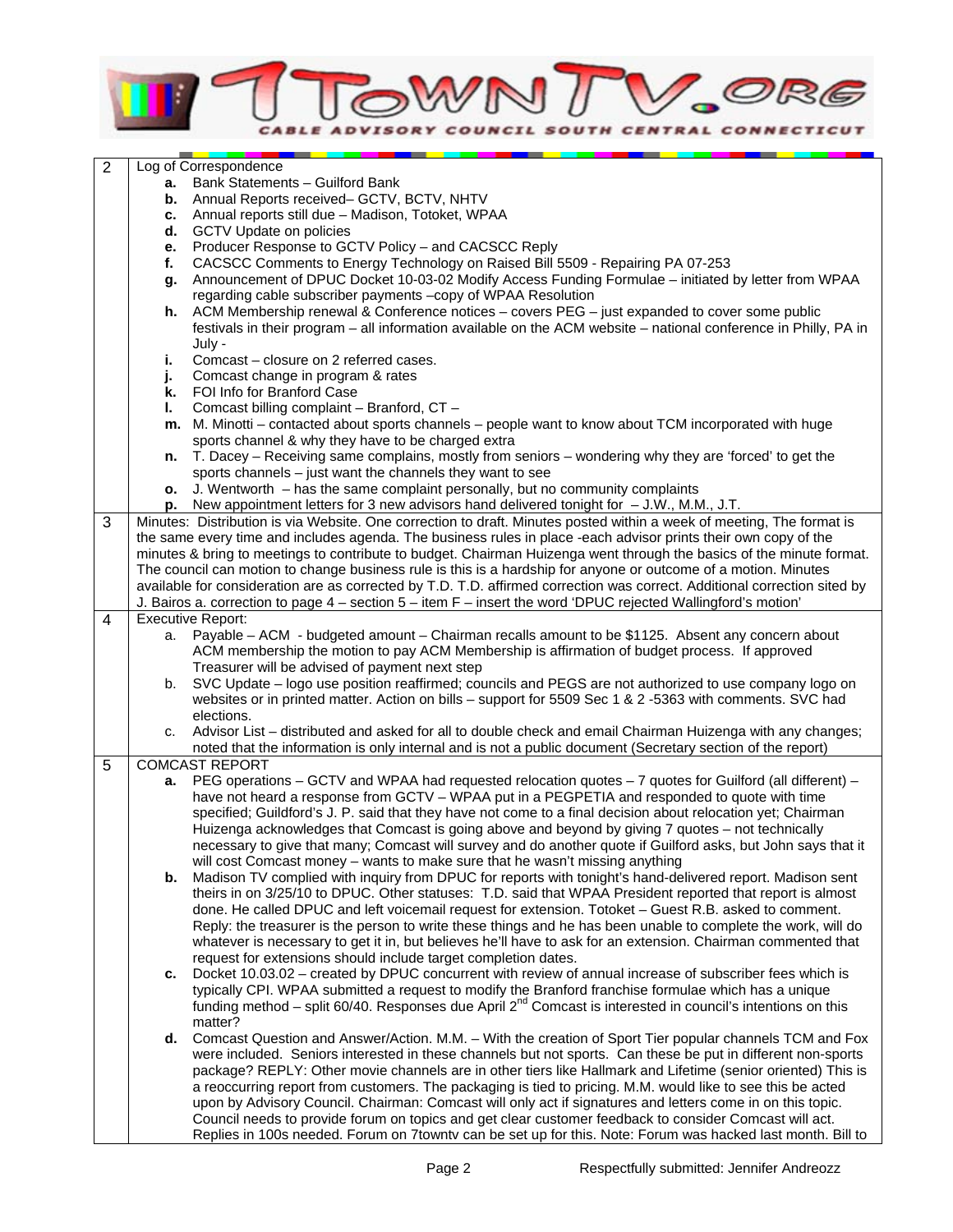# OWN V.ORG E ADVISORY COUNCIL SOUTH CENTRAL CONNECTICUT

|    |    | cover support will be submitted. More discussion on HDTV rate changes.                                          |
|----|----|-----------------------------------------------------------------------------------------------------------------|
|    | е. | Filing submitted to DPUC on 3/24/10 on schedule of rates and charges                                            |
|    | f. | Price adjustment discussed at last meeting; new schedule of rates filed; some price decreases and increases     |
|    |    | included; Comcast has provided a customer guarantee involving \$20 credit on Comcast wrongdoing -               |
|    |    |                                                                                                                 |
|    |    | commitment outlined in letter; DVR service charges have been cut in half from \$14.95 to \$7 - hi-def is only   |
|    |    | charged for a primary outlet, not for any secondary outlets; savings will be seen automatically after April 24, |
|    |    | 2010; Overall price increase of less than 3%; customers can see some sort of a change (increase or              |
|    |    | decrease) depending on package and extras.                                                                      |
|    |    | J.P. asks if MSNBC can be offered in HiDef - Comcast will review and report back.                               |
|    | g. |                                                                                                                 |
|    | h. | 3D Television - first round of Masters Gold Tournament will be experiment                                       |
|    | i. | T.D. - asked about Fox Business channel                                                                         |
|    | j. | Guest S.F. question allowed by Chairman. Asked for explanation of Xfinity - new brand name for Comcast          |
|    |    | products - DPUC notified; bill inserts went to customers last month. Discussed at last months council           |
|    |    | meeting. Chairman suggested he see it like U-verse is to ATT.                                                   |
| 6  |    | Old Business/Review of Next Steps                                                                               |
|    |    |                                                                                                                 |
|    | a. | Motion to review Commercial Use after New Business.                                                             |
|    | b. | See updates on Next Steps. Several were carried forward.                                                        |
| 7a | a. | Annual meeting in June - education program - June 24, 2010. Recommended content be on Presentation              |
|    |    | Tips which can be of value to anyone but intended to be informative for producers and staff working PEG         |
|    |    | Bulletin Boards (sample of good and bad presentation can be provided by advisors for consideration of use by    |
|    |    | team developing program. How to make them better (i.e. how much information, colors, PowerPoints can be         |
|    |    |                                                                                                                 |
|    |    | changed to jpeg, using them as b-roll; T.S. will be on committee. No others volunteered.                        |
|    | b. | Nominations committee established: J.E. (lead) & B.B & J.W. - no motion required; Committee will present        |
|    |    | slate month prior to Annual Meeting in June. Question about WPAA readiness for Annual meeting due to            |
|    |    | relocation activity was answered – to early to say.                                                             |
|    | c. | 60/40 docket - JW asked to discuss opposition to WPAA 60/40 docket. J.W. suggested that Chairman should         |
|    |    | not vote because the docket was submitted on behalf of WPAA by a relative. Argued that formulae should be       |
|    |    |                                                                                                                 |
|    |    | disputed; because it adversely impacts operating budget of 4 towns and benefits one. M.B. asked to read         |
|    |    | WPAA resolution to bring all in attendance up-to-date. Discussion required several calls to order and           |
|    |    | requests for civility. Chairman asked for review of points made in resolution. J.P. expressed this was not      |
|    |    | needed. Alternative process was to have each advisor comment. M.M. asked a guest to comment.                    |
|    |    | Determined to be out of order. Chairman suggested that if his questions could not be answered by an Advisor     |
|    |    |                                                                                                                 |
|    |    | that it would be considered. M.M. wanted to know how the grants worked for North Haven and wants to know        |
|    |    | how specifics of PEGPETIA. Chairman responds by saying that the criteria is capital expenditures. The           |
|    |    | process is documented on DPUC website. It is quarterly and open to any and every PEG and Producer, even         |
|    |    | this advisory council should it be desired. Guest put in form of question to chairman the following: Is the     |
|    |    | Chairman going to report the truth to Council that PEGPETIA has been completely wiped clean and funds are       |
|    |    | nonexistent. Chairman replied that she will report that PEGPETIA rate of funding is decreasing but that there   |
|    |    |                                                                                                                 |
|    |    | is no sunset provision on funds. That DPUC suggest applications continue to be submitted. That yes in these     |
|    |    | economic times the Governor had 2 transfers made from Acct exceeding 2 million dollars. That all towns in       |
|    |    | franchise were aware of funds for past 2 years. Grant activity is posted on 7TownTV.org. Not all towns          |
|    |    | applied. As to challenge about eligibility to vote M.M. suggested that Chairman may swing vote based on her     |
|    |    | PEG affiliation. Chairman said that for the record as No. Branford Advisor she introduced original 60/40        |
|    |    | concept. That as Wallingford Advisor he voted for 60/40 formulae during last refranchise and when council       |
|    |    |                                                                                                                 |
|    |    | reaffirmed 60/40 with initiation of U-verse. She stated he preference for an informed versus political response |
|    |    | to the docket by the council. Branford JE reported that BCTV discussed but took no formal action. BCTV          |
|    |    | would get more funds. Supported further discussion about a letter form council. MM feels that it should be      |
|    |    | looked at that some towns should be hurt while others gain. M.B. feels that everyone knows about smart          |
|    |    | growth – this is a precursor of when it comes in – moneys being shared between towns and allowing small         |
|    |    | towns to remain where they are. She stated that all PEGs should be involved in all three parts of Community     |
|    |    |                                                                                                                 |
|    |    | access and suggested WPAA was not. J.T. reported that in 20 years as educator he has seen value in PEG          |
|    |    | and wanted company representative to here this. Acknowledge all local PEGS he has been associated with.         |
|    |    | Mentioned all but WPAA but said he lived in Wallingford. In summary stated concerned that smaller towns         |
|    |    | would be in jeopardy if 60/40 changed. BB agrees that smaller PEGS would be impacted. TD reported that he       |
|    |    | was WPAA Board member when resolution adopted and due to his recent public change to be a producer at           |
|    |    | NH it was suggested that he may have conflict of interest and felt strong armed into not voting so he accepted  |
|    |    |                                                                                                                 |
|    |    | appointment with intent to vote against WPAA resolution. J.P. wanted to clarify what exactly the discussion is  |
|    |    | about - that it seemed most agreesT.S. no longer present. JW. Read a letter she prepared for adoption.          |
|    |    | Kept asking for signing on by PEGS. There was confusion about the process being suggested. (see Motion)         |
|    |    | Joanne shared a letter that she had previously put together that she wanted sent to DPUC as CACSCC              |
|    |    | correspondence. Chairman asked for 2 corrections to letter. WPAA did not vote at any meeting only advisor       |
|    |    | representing towns vote. To be more accurate about PEGPETIA. Said did not exist and not a funding option.       |
|    |    |                                                                                                                 |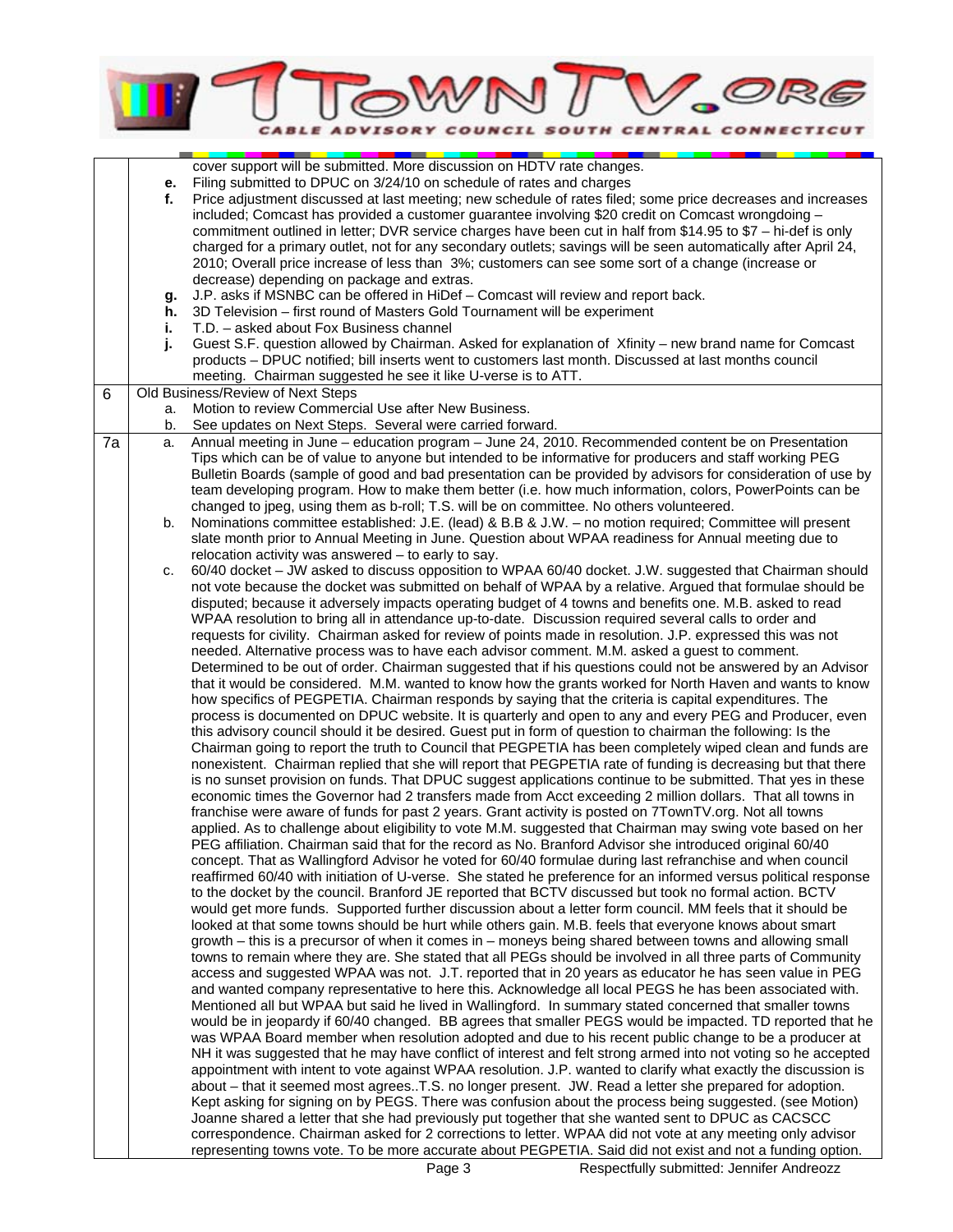

|   |                                                                     | She agreed to modify. Process clarification again after vote. Chairman said all correspondence from CACSCC      |  |
|---|---------------------------------------------------------------------|-----------------------------------------------------------------------------------------------------------------|--|
|   |                                                                     | was from chairman to-date. Asked if there was a motion to change process. Concession to allow business to       |  |
|   |                                                                     | be handled normally. Draft letter will be provided in e copy to Chairman for signature and filing with DPUC.    |  |
|   |                                                                     | J.W. will distribute to PEGS and encourage them to submit under their signatures before April 2 <sup>nd</sup> . |  |
|   |                                                                     | d. There were more accusations about Chairman Huizenga's appointment status. See minutes from February          |  |
|   |                                                                     | 2010 meeting as to previous discussion. Last month after sending letter to Mayor Chairman Huizenga              |  |
|   |                                                                     | received the appointment letter of T.D. addressed to her not the council. This is subsequent affirmation of her |  |
|   |                                                                     | status from appointing authority.                                                                               |  |
|   |                                                                     | e. Revisit SVAC discussion:                                                                                     |  |
|   |                                                                     | Chairman Huizenga attends. Originally just AT&T but now includes Cablevision. 6 meetings per year; if           |  |
|   |                                                                     | anyone is interested in representing the council, let Chairman Huizenga know. They meet at Four Points          |  |
|   |                                                                     | Sheraton in Meriden. All of state's cable councils have an appointee. Legislation action: 3 bills raised in     |  |
|   |                                                                     | Energy & Technology committee (This committee handles most business that would be of interest to this           |  |
|   |                                                                     | council.). Council could entertain a motion to do the same that SVC did. No motion.                             |  |
| 8 | <b>Public Comments:</b>                                             |                                                                                                                 |  |
|   | Steve – thanked and appreciated the council's agreement about 60/40 |                                                                                                                 |  |
|   | Next Meeting at Totoket TV                                          |                                                                                                                 |  |

## **----- MOTIONS / ACTION ITEMS -----**

| <b>Business</b> | <b>Motion</b>                                                                                                                                                     | <b>By</b>                                | Vote                                                         |
|-----------------|-------------------------------------------------------------------------------------------------------------------------------------------------------------------|------------------------------------------|--------------------------------------------------------------|
| Old             | Motion to adopt February 2010 Minutes. - with<br>amendment by John Bairos                                                                                         | Joel Parker<br>2 <sup>nd</sup> Tom Dacey | Unanimous (based on<br>those present at the<br>last meeting) |
| Old             | ACM dues made and Pete to process before next meeting                                                                                                             | John Elliot<br>$2^{nd}$ Bill             | Joanne Abstained                                             |
| <b>New</b>      | Changing order of New and Old Business                                                                                                                            | Bill<br>$2nd$ Joanne                     | Unanimous<br>10 members                                      |
| <b>New</b>      | The council will write a letter to the DPUC expressing they<br>are opposed to the 60/40 change proposed by Wallingford<br>and wish to maintain the 60/40 formulae | Joanne<br>2nd Joseph                     | John Elliott Abstained:<br>Chairman Huizenga<br>Abstained    |
|                 |                                                                                                                                                                   |                                          | 15 members, 9 present<br>for vote, 7 Yes, 2<br>Abstain       |
| <b>New</b>      | Education meeting will be about powerpoints and bulletins<br>and how to make them better                                                                          | Tom Dacey<br>$2nd$ by Minotti            | Unanimous<br>9 members                                       |
| <b>New</b>      | Tabling the commercial use discussion until a later date                                                                                                          | Joel<br>2 <sup>nd</sup><br>Joanne        | Unanimous<br>10 members                                      |

### **----- NEXT STEPS / ACTION ITEMS -----**

|   | <b>Description</b>                                                                                                                                                                                                          | <b>Assigned To</b>                                                     | Due Date                              |
|---|-----------------------------------------------------------------------------------------------------------------------------------------------------------------------------------------------------------------------------|------------------------------------------------------------------------|---------------------------------------|
|   | Local Advisors to remind PEGS that Annual Report was due<br>2.15.2010 and if they have not filed an extension should be<br>requested based reported status. Advisor Highlight items for<br>website still pending from many. | Joel - Guilford<br>John-Branford<br>Tom-Wallingford<br>(Roger-Madison) | Incomplete                            |
| 2 | Put information on 7TownTV.org - East Haven's dvd duplicator is<br>now available for producers. Producers must supply their own<br>DVDs. 5 copies at a time. Information to be added to Resource<br>Page 7TownTV.org        | Chairman                                                               | Carry Forward                         |
| 3 | Details to be sent to Chairman regarding Branford's Open House<br>for addition to 7TownTV.org Website                                                                                                                       | Pete Hugret                                                            | Confirmed flyer would be<br>received. |
| 4 | Correspond with PEGS on outcome of motion New<br>09 02: Policy Admin WPAA                                                                                                                                                   | <b>Secretary Marie</b>                                                 | Carry Forward                         |